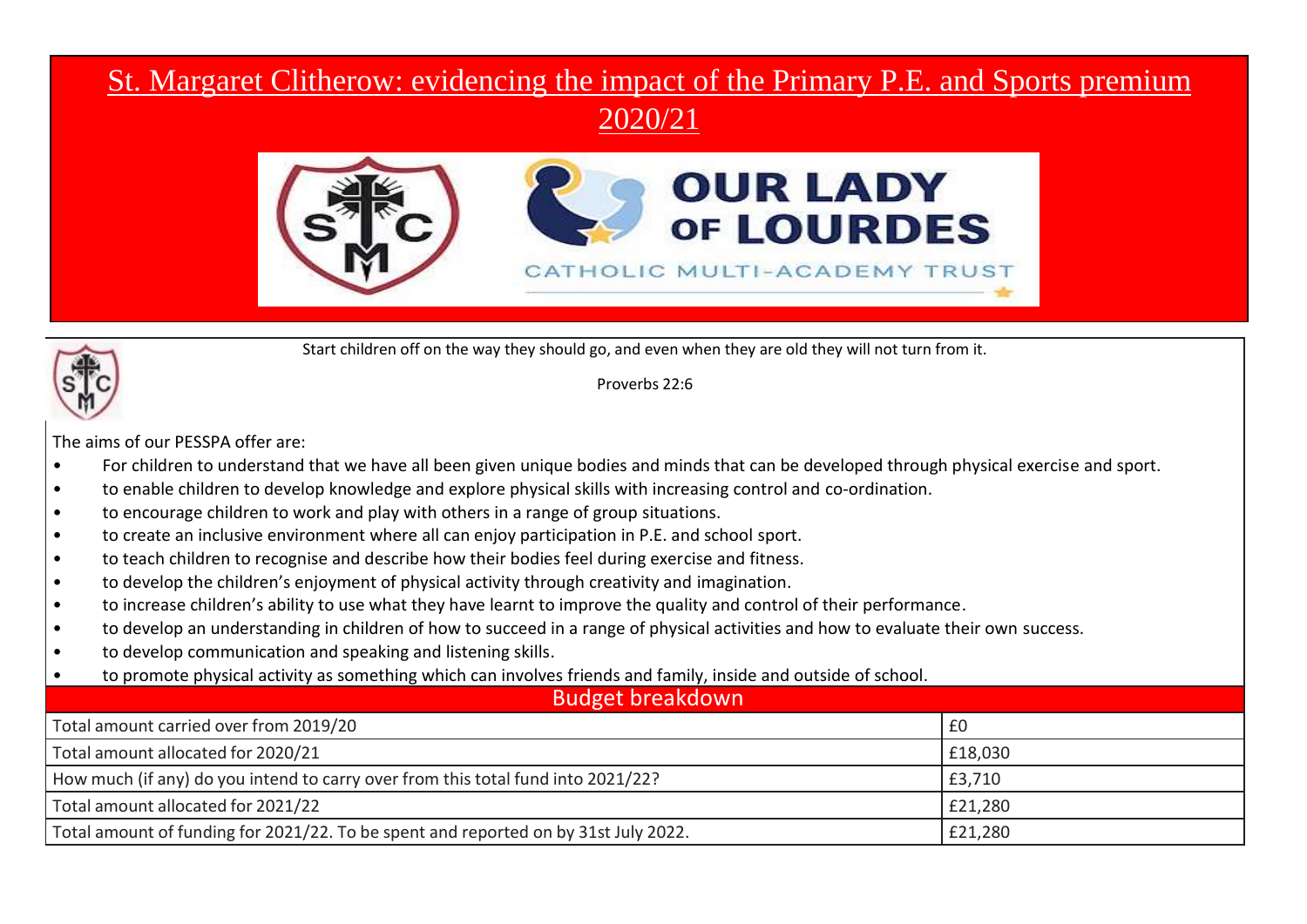| Key indicator 1: The engagement of all pupils in regular physical activity $-$ Chief Medical Officers guidelines<br>recommend that primary school pupils undertake at least 30 minutes of physical activity a day in school. |                                                                                                                                                                                              |                       |                                                                                                                                                                                                                                                               |                                                                                                                                                    |
|------------------------------------------------------------------------------------------------------------------------------------------------------------------------------------------------------------------------------|----------------------------------------------------------------------------------------------------------------------------------------------------------------------------------------------|-----------------------|---------------------------------------------------------------------------------------------------------------------------------------------------------------------------------------------------------------------------------------------------------------|----------------------------------------------------------------------------------------------------------------------------------------------------|
| Intent                                                                                                                                                                                                                       | Implementation                                                                                                                                                                               |                       | Impact                                                                                                                                                                                                                                                        |                                                                                                                                                    |
| Your school focus should be clear<br>what you want the pupils to know<br>and be able to do and about<br>what they need to learn and to<br>consolidate through practice:                                                      | Make sure your actions to achieve<br>are linked to your intentions:                                                                                                                          | Funding<br>allocated: | Evidence of impact: what do<br>pupils now know and what<br>can they now do? What has<br>changed?:                                                                                                                                                             | Sustainability and suggested<br>next steps:                                                                                                        |
| For our pupils and parents to<br>acknowledge PESSPA as a key<br>component of a healthy lifestyle.                                                                                                                            | Our fitness coach offers a fitness<br>session per week for all pupils from<br>years $1$ to 6.<br>SEND children are given<br>differentiated targets (if required)<br>during fitness sessions/ | £9,500                | Fitness sessions were offered<br>weekly for pupils and parents<br>during lockdown. This aided<br>children's ability to stay<br>physically and mentally fit during<br>school closures. Pupils can<br>articulate what a healthy lifestyle<br>is and apply this. | Continue to offer<br>$\bullet$<br>inclusive yet<br>challenging timetabled<br>fitness sessions for all<br>pupils across both Key<br>Stages 1 and 2. |
|                                                                                                                                                                                                                              | <b>External Provider (First Grade</b> )<br>Sport) provide a high-quality P.E.<br>curriculum for all classes from<br>foundation up to year 6.                                                 | £4500                 | 47 different KS2 children (Over<br>40% of the total) have<br>participated in our afterschool<br>sports provision.                                                                                                                                             | To offer a larger range<br>of options in addition to<br>the existing multi-sports<br>club, football club and<br>Irish Dancing to pupils.           |
|                                                                                                                                                                                                                              | Investment in sets of skipping ropes<br>to be used at break times and lunch<br>times.                                                                                                        | £191                  | Over 50 children were regularly<br>engaged in the skipping<br>competition over the course of its<br>7 week time span.                                                                                                                                         | To develop tangible<br>$\bullet$<br>rewards for those<br>skipping regularly and<br>engaging in physical<br>activity through choice.                |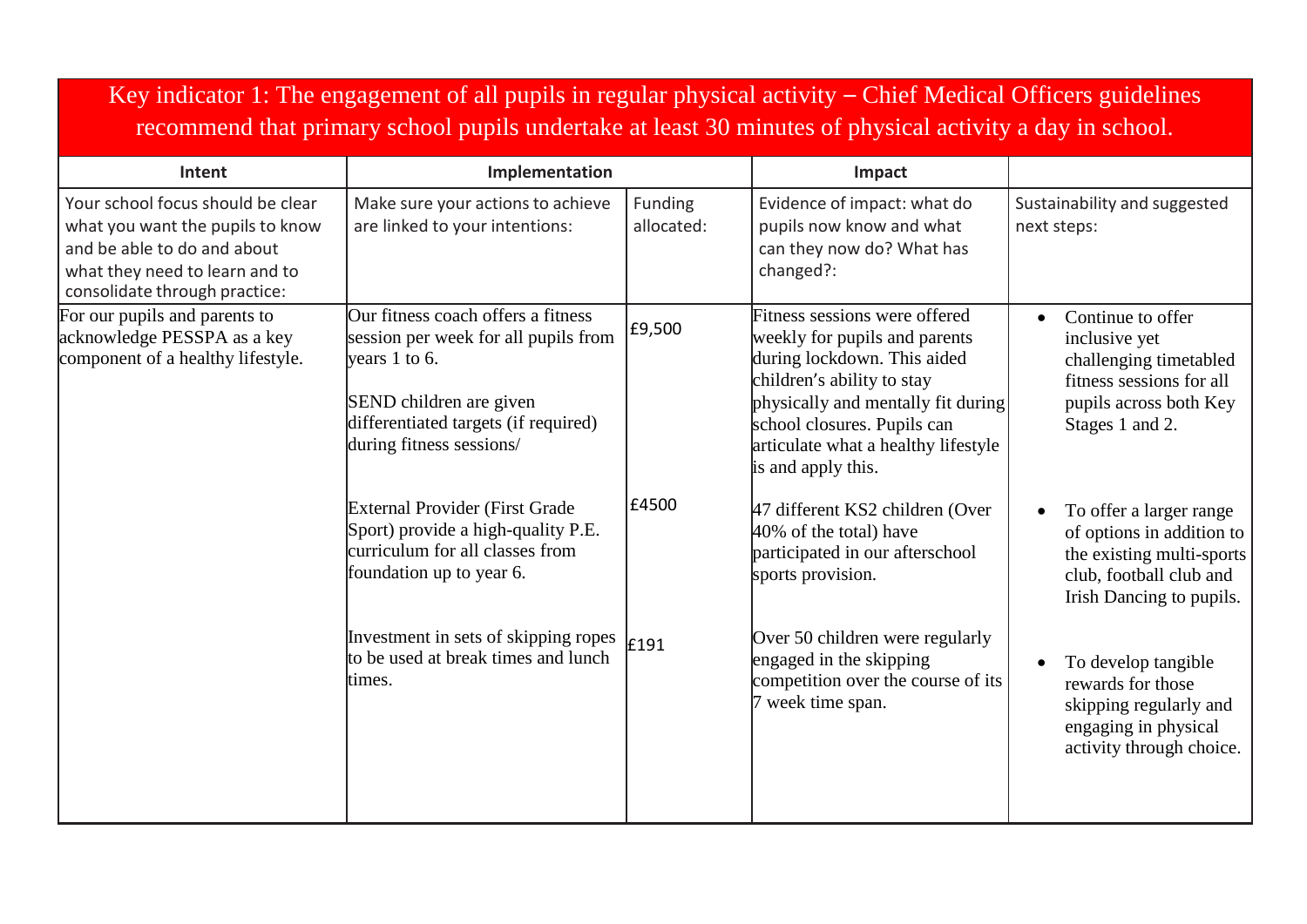## Key indicator 2: The profile of PESSPA being raised across the school as a tool for whole school improvement.

| Intent                                                                                                                                                                  | Implementation                                                                                            |                       | Impact                                                                                                                                                                                                                                            |                                                                                                                                                                                                                                                                           |
|-------------------------------------------------------------------------------------------------------------------------------------------------------------------------|-----------------------------------------------------------------------------------------------------------|-----------------------|---------------------------------------------------------------------------------------------------------------------------------------------------------------------------------------------------------------------------------------------------|---------------------------------------------------------------------------------------------------------------------------------------------------------------------------------------------------------------------------------------------------------------------------|
| Your school focus should be clear<br>what you want the pupils to know<br>and be able to do and about<br>what they need to learn and to<br>consolidate through practice: | Make sure your actions to achieve<br>are linked to your intentions:                                       | Funding<br>allocated: | Evidence of impact: what do<br>pupils now know and what<br>can they now do? What has<br>changed?:                                                                                                                                                 | Sustainability and suggested<br>next steps:                                                                                                                                                                                                                               |
| To maximise PESS opportunities<br>and continue to provide a range<br>of physical activities, which inspire<br>pupils to aspire to achieve personal<br>targets.          | Investment in skipping ropes for<br>each class to be used at break times<br>and lunch times.              | £191                  | Over 50 children engaged in the<br>skipping competition over the<br>course of its 4-week time span.<br>Many saw improvements in their<br>performance over time.                                                                                   | To develop tangible<br>$\bullet$<br>rewards for those<br>regularly engaging in<br>competitive and non-<br>competitive physical<br>activity.                                                                                                                               |
|                                                                                                                                                                         | Trophies bought for house point and $\vert_{\text{E120}}$<br>class winners of half-termly<br>competition. |                       | Pupils motivated to participate in<br>physical activities to earn points<br>for their class and their house.                                                                                                                                      | To invest in individual<br>$\bullet$<br>medals for pupils<br>excelling in PESSPA.                                                                                                                                                                                         |
|                                                                                                                                                                         |                                                                                                           |                       | Children are able to articulate the<br>health and social benefits of being<br>physically active.<br>Evidence also includes:<br>- Photos displayed on school<br>Twitter page<br>Intra-school competition results<br>being displayed in classrooms. | To create a range of<br>$\bullet$<br>competitions which<br>target/engage children<br>identified as noticeably<br>inactive during the<br>school day.<br>Develop the leadership<br>skills of pupils $-$ aim to<br>give them the<br>opportunity to<br>organise competitions. |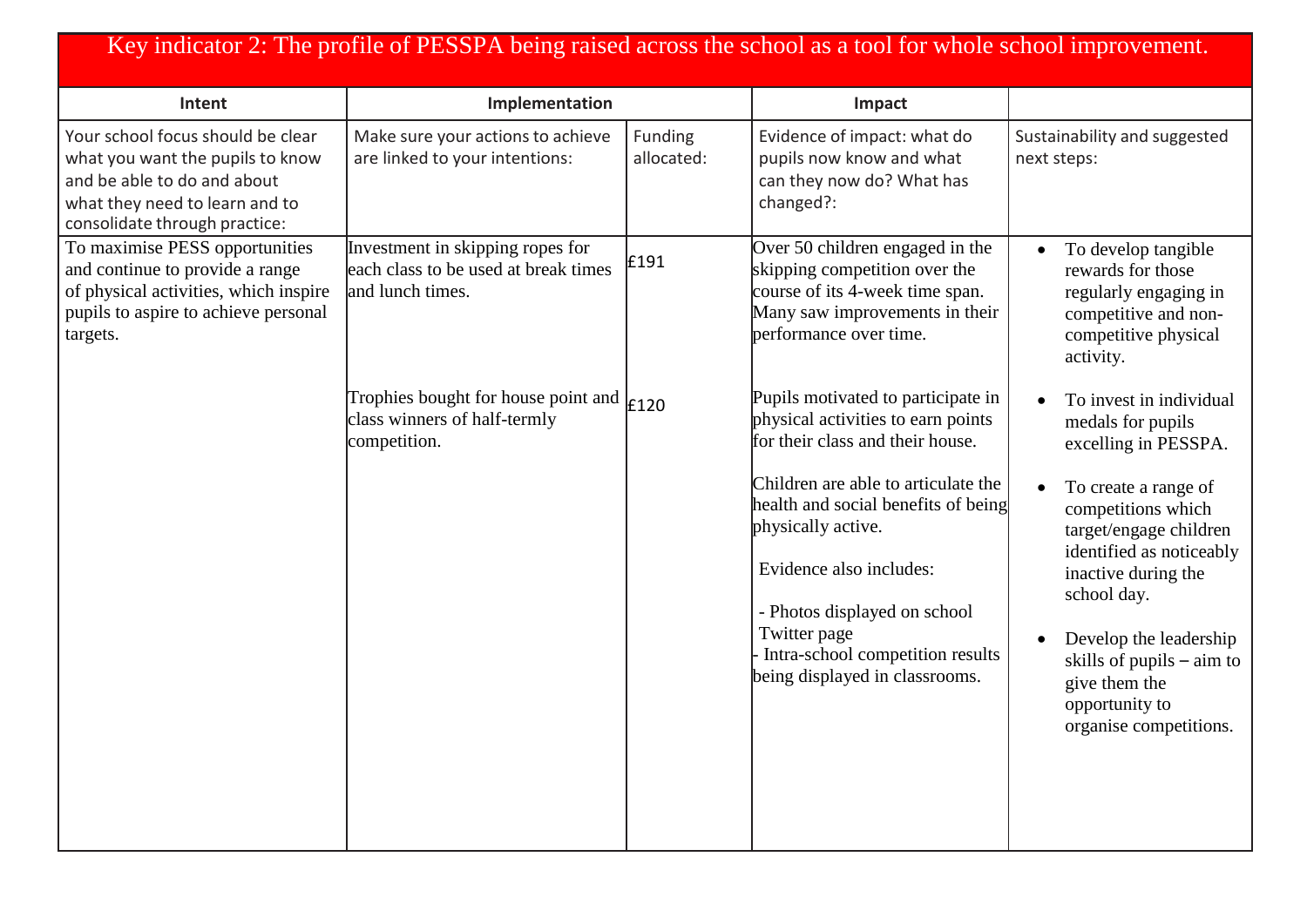| Key indicator 3: Increased confidence, knowledge and skills of all staff in teaching PE and sport                                                                                  |                                                                                                                                                                                        |                       |                                                                                                                                                                                                                                                                                                                                                                                                      |                                                                                                                                                                                               |
|------------------------------------------------------------------------------------------------------------------------------------------------------------------------------------|----------------------------------------------------------------------------------------------------------------------------------------------------------------------------------------|-----------------------|------------------------------------------------------------------------------------------------------------------------------------------------------------------------------------------------------------------------------------------------------------------------------------------------------------------------------------------------------------------------------------------------------|-----------------------------------------------------------------------------------------------------------------------------------------------------------------------------------------------|
| Intent                                                                                                                                                                             | Implementation                                                                                                                                                                         |                       | Impact                                                                                                                                                                                                                                                                                                                                                                                               |                                                                                                                                                                                               |
| Your school focus should be clear<br>what you want the pupils to know<br>and be able to do and about<br>what they need to learn and to<br>consolidate through practice:            | Make sure your actions to<br>achieve are linked to your<br>intentions:                                                                                                                 | Funding<br>allocated: | Evidence of impact: what do<br>pupils now know and what<br>can they now do? What has<br>changed?:                                                                                                                                                                                                                                                                                                    | Sustainability and suggested<br>next steps:                                                                                                                                                   |
| Staff should see P.E. as an important<br>component of a broad and balanced<br>curriculum and offer additional P.E.<br>and physical activity sessions where<br>opportunities arise. | <b>External Provider (First Grade</b><br>Sport) provide a high-quality P.E.<br>curriculum for all classes from<br>foundation up to year 6. Teachers<br>observe lessons as ongoing CPD. | £4,500                | Curriculum coverage is broad and<br>balanced. Pupils from Nursery to<br>year 6 receive Specialist Sports<br>Coach PE provision. Teachers<br>after observing lessons develop<br>the knowledge and confidence to<br>guide pupils to achieving within a<br>lesson.<br>In the rare absence of our sports<br>Coach, staff have felt confident to<br>lead their own P.E. sessions and<br>games activities. | Staff to become much<br>more involved in the<br>assessment process.<br>School staff to lead<br>sessions as part of the<br>nationwide initiatives<br>such as Sports Week<br>and Sports Relief. |
| <b>Key indicator 4:</b> Broader experience of a range of sports and activities offered to all pupils.                                                                              |                                                                                                                                                                                        |                       |                                                                                                                                                                                                                                                                                                                                                                                                      |                                                                                                                                                                                               |
| Intent                                                                                                                                                                             | Implementation                                                                                                                                                                         |                       | Impact                                                                                                                                                                                                                                                                                                                                                                                               |                                                                                                                                                                                               |
| Your school focus should be clear<br>what you want the pupils to know<br>and be able to do and about<br>what they need to learn and to<br>consolidate through practice:            | Make sure your actions to<br>achieve are linked to your<br>intentions:                                                                                                                 | Funding<br>allocated: | Evidence of impact: what do<br>pupils now know and what<br>can they now do? What has<br>changed?:                                                                                                                                                                                                                                                                                                    | Sustainability and suggested<br>next steps:                                                                                                                                                   |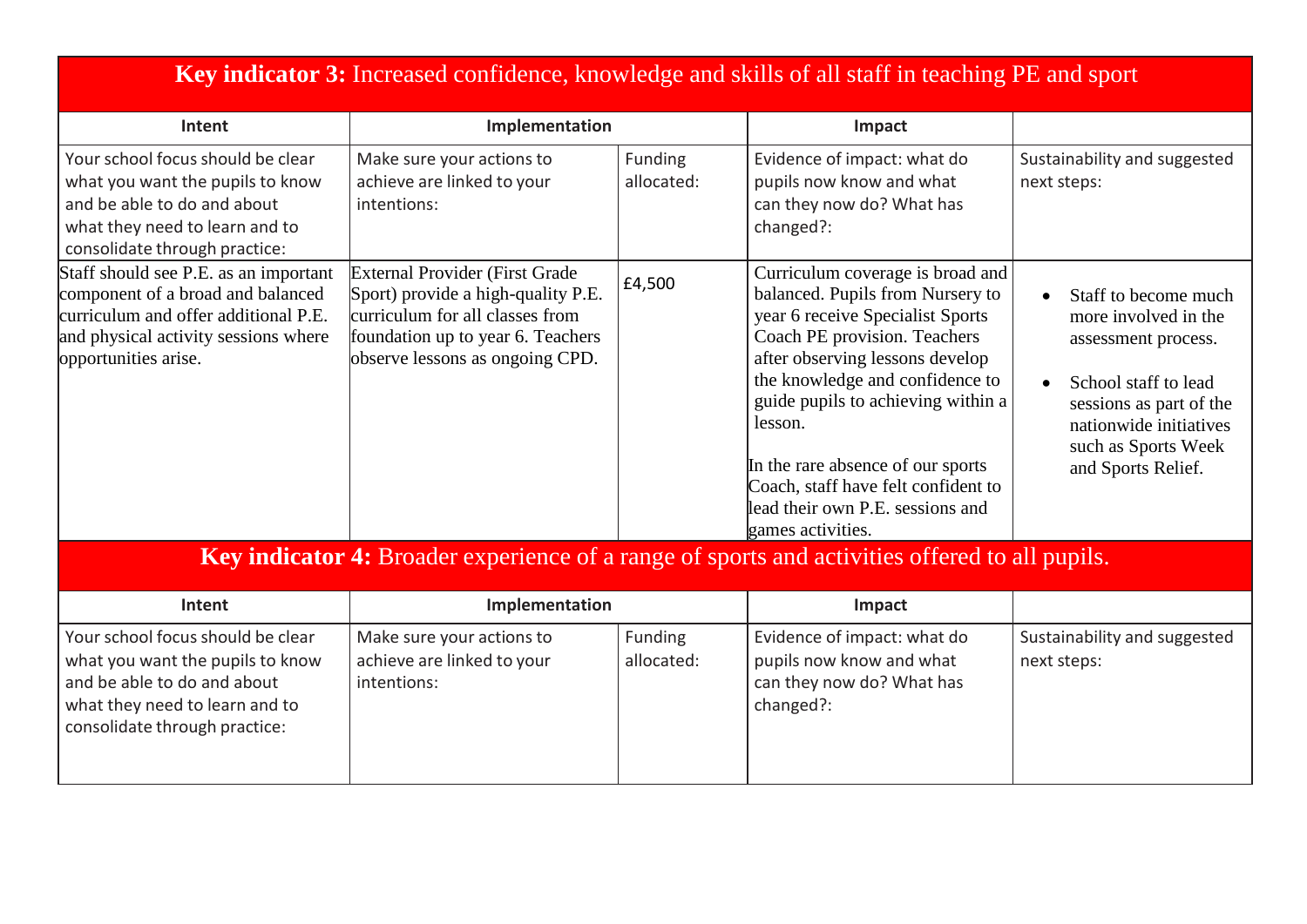| To develop an inclusive curriculum<br>where participation is celebrated as<br>much as competition. | Offer specific sport extra-curricular<br>clubs after school, in order for<br>children to nurture and develop<br>their interests. | £4,500         | A wide range of sports from<br>outside of the curriculum (curling,<br>dodgeball, etc) are offered to KS2<br>children as part of a multi sports<br>club.        | Maintain the range of<br>after school clubs ran<br>by First Grade Sport<br>and school staff. These<br>have been popular with<br>KS2 children.                                    |
|----------------------------------------------------------------------------------------------------|----------------------------------------------------------------------------------------------------------------------------------|----------------|----------------------------------------------------------------------------------------------------------------------------------------------------------------|----------------------------------------------------------------------------------------------------------------------------------------------------------------------------------|
|                                                                                                    |                                                                                                                                  |                | Sports Day this year included<br>unconventional activities (which<br>were practised pre event) as well<br>as the running, throwing and<br>jumping disciplines. | To have the Sports<br>Leaders helping to<br>deliver events across<br>the school post<br>pandemic.                                                                                |
|                                                                                                    | Irish Dancing sessions offered by<br>our fitness coach, who is also a<br>former professional dancer.                             | E <sub>0</sub> | Over 20 children each week<br>engage in Irish dancing sessions<br>on a Thursday evening after<br>school.                                                       | To work with external<br>organisations, who can<br>offer a range of<br>activities such as<br>bikeability and fencing<br>inside and outside of<br>school time on our<br>premises. |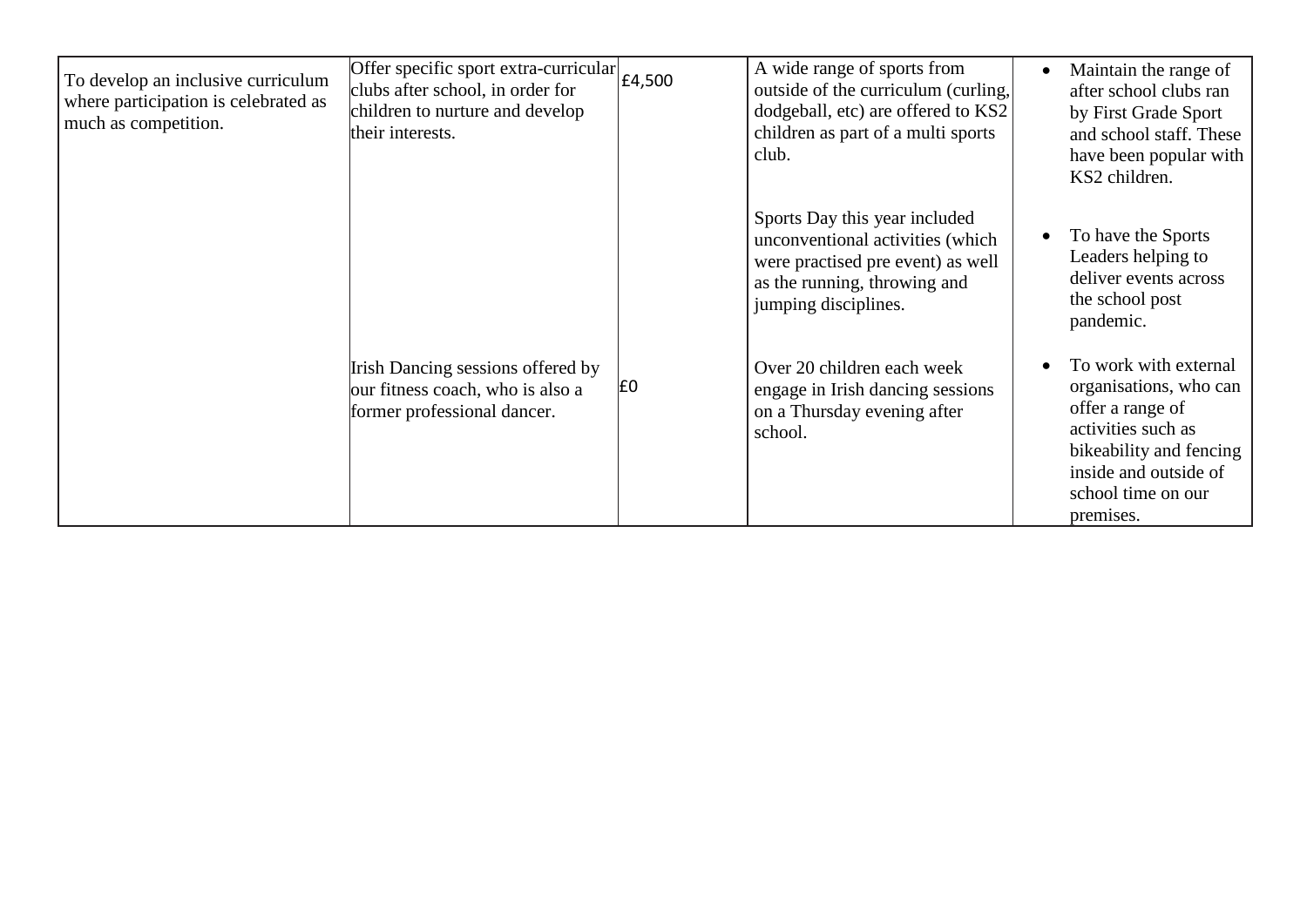| <b>Key indicator 5:</b> Increased participation in competitive sport.                                                                                                   |                                                                        |                       |                                                                                                                                                                                                                                                                                                                                                                                                                                                                                            |                                                                                                                                                                                                                                                                                                                                                                                                                                                                                                                                                                        |
|-------------------------------------------------------------------------------------------------------------------------------------------------------------------------|------------------------------------------------------------------------|-----------------------|--------------------------------------------------------------------------------------------------------------------------------------------------------------------------------------------------------------------------------------------------------------------------------------------------------------------------------------------------------------------------------------------------------------------------------------------------------------------------------------------|------------------------------------------------------------------------------------------------------------------------------------------------------------------------------------------------------------------------------------------------------------------------------------------------------------------------------------------------------------------------------------------------------------------------------------------------------------------------------------------------------------------------------------------------------------------------|
| Intent                                                                                                                                                                  | Implementation                                                         |                       | Impact                                                                                                                                                                                                                                                                                                                                                                                                                                                                                     |                                                                                                                                                                                                                                                                                                                                                                                                                                                                                                                                                                        |
| Your school focus should be clear<br>what you want the pupils to know<br>and be able to do and about<br>what they need to learn and to<br>consolidate through practice: | Make sure your actions to<br>achieve are linked to your<br>intentions: | Funding<br>allocated: | Evidence of impact: what do<br>pupils now know and what<br>can they now do? What has<br>changed?:                                                                                                                                                                                                                                                                                                                                                                                          | Sustainability and suggested<br>next steps:                                                                                                                                                                                                                                                                                                                                                                                                                                                                                                                            |
| Increase the number of pupils<br>participating in sporting competitions Superstars competition.<br>and improve performance in the<br>result tables.                     | Entry to the city-wide Sporting                                        | £0                    | Due to the pandemic, it hasn't<br>been possible to enter any<br>external, off-site competitions this<br>year.<br>The Year 5 and year 6 cohort both<br>managed to reach the final of a<br>city-wide competition, with the<br>year 5 class finishing in 1 <sup>st</sup> place.<br>Over 50% of the KS2 pupils<br>represented the school in<br>An intra-school house<br>competition began.<br>All pupils engaged in 8<br>competitive activities during this<br>years 'bubble only' Sports Day. | To develop regular<br>intra-school<br>competition to where<br>there is at least one<br>competition per term<br>linked to the school<br>house system.<br>Post COVID<br>restrictions, we will be<br>able to compete in<br>much more inter-school<br>competition.<br>Entering more events<br>will allow children<br>throughout all year<br>groups to experience<br>sporting competition at<br>their level.<br>Build on the<br>competitive element of<br>this year's house<br>competitions and Sports<br>Day.<br>Buy the needed<br>equipment to start new<br>competitions. |